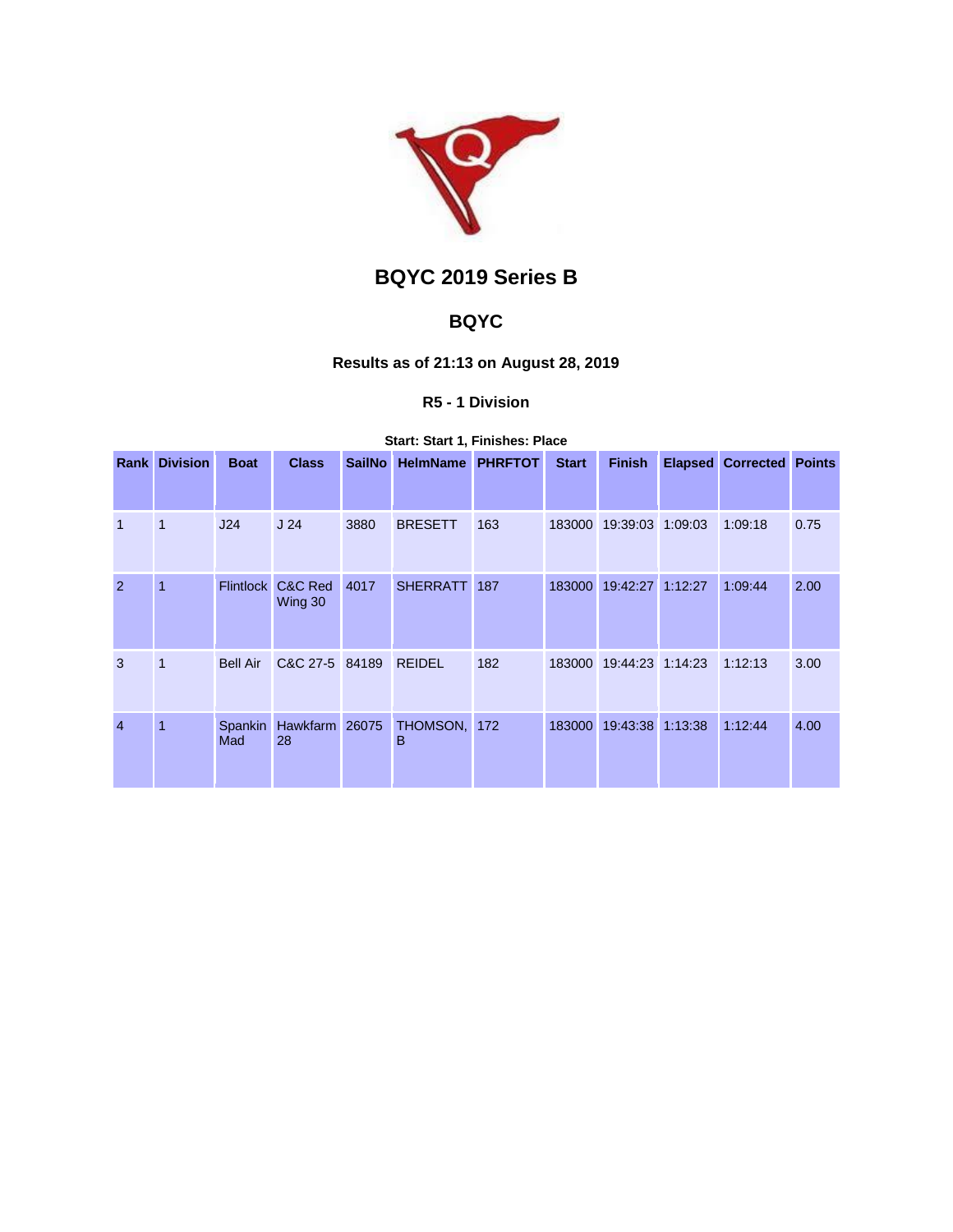### **R5 - 3 Division**

|                | <b>Rank Division</b> | <b>Boat</b>                  | <b>Class</b>      | <b>SailNo</b> | <b>HelmName</b> | <b>PHRFTOT</b> | <b>Start</b> | <b>Finish</b>    | <b>Elapsed</b> | <b>Corrected Points</b> |      |
|----------------|----------------------|------------------------------|-------------------|---------------|-----------------|----------------|--------------|------------------|----------------|-------------------------|------|
| $\mathbf 1$    | 3                    | Beowulf                      | Niagara<br>26 OB  | 147           | THOMSON, A      | 206            | 184000       | 19:56:57 1:16:57 |                | 1:11:45                 | 0.75 |
| 2              | 3                    | Grayling                     | Grampian<br>26 OB | 431           | <b>COOKE</b>    | 230            | 184000       | 20:00:49         | 1:20:49        | 1:12:30                 | 2.00 |
| 3              | 3                    | Chudan                       | Tanzer 26         | 497           | <b>CORBETT</b>  | 238            | 184000       | 20:10:33 1:30:33 |                | 1:20:13                 | 3.00 |
| $\overline{4}$ | 3                    | Quinte                       | Hullmaster<br>31  | 19            | <b>SHAW</b>     | 253            | 184000       | 20:13:57         | 1:33:57        | 1:21:19                 | 4.00 |
| 5              | 3                    | <b>Brave</b><br>and<br>Crazy | Tanzer 22         | 2104          | GOUDESEUNE 250  |                | 184000       | 20:30:00         | 1:50:00        | 1:35:39                 | 5.00 |

#### **Start: Start 1, Finishes: Place**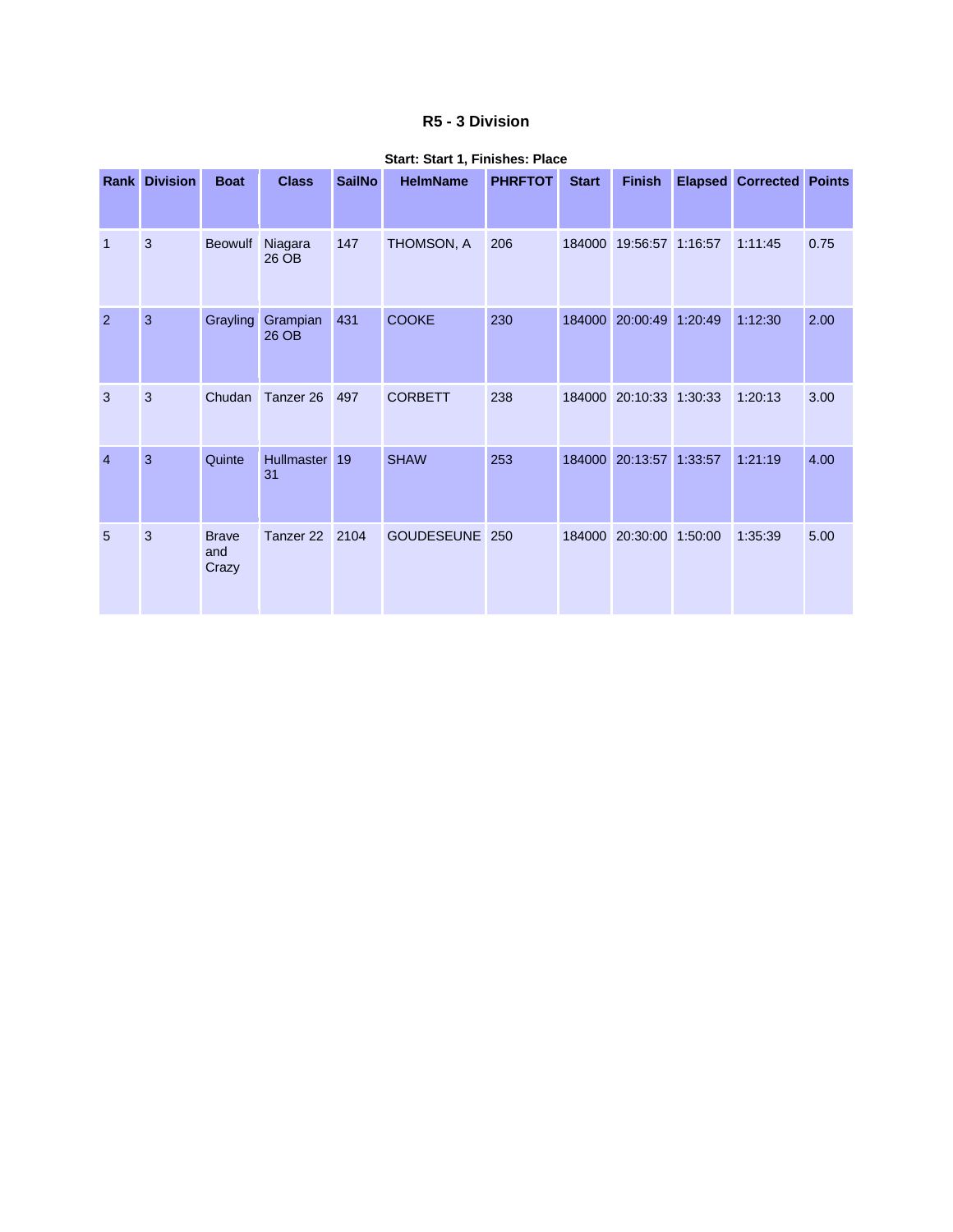## **R5 - Shark Division**

|                 | <b>Rank Division</b> | <b>Boat</b>                        | <b>Class</b>            | <b>SailNo</b> | <b>HelmName</b>           | <b>PHRFTOT</b> | <b>Start</b> | <b>Finish</b>           |            | <b>Elapsed Corrected</b> | <b>Points</b> |
|-----------------|----------------------|------------------------------------|-------------------------|---------------|---------------------------|----------------|--------------|-------------------------|------------|--------------------------|---------------|
| $\mathbf 1$     | Shark                | sPinner                            | <b>SHARK 1769</b><br>24 |               | FINDLATER 219             |                |              | 183500 19:47:53 1:12:53 |            | 1:06:32                  | 0.75          |
| $\overline{2}$  | <b>Shark</b>         | Paradox                            | <b>SHARK</b> 1485<br>24 |               | MUNROE, D 219             |                |              | 183500 19:49:36 1:14:36 |            | 1:08:06                  | 2.00          |
| 3               | <b>Shark</b>         | Airush                             | SHARK 36<br>24          |               | <b>Steinitz</b>           | 219            |              | 183500 19:50:32 1:15:32 |            | 1:08:58                  | 3.00          |
| $\overline{4}$  | <b>Shark</b>         | Great<br>White                     | <b>SHARK 1880</b><br>24 |               | <b>MACKLIN</b>            | 219            |              | 183500 19:50:53 1:15:53 |            | 1:09:17                  | 4.00          |
| 5               | <b>Shark</b>         | <b>Nautical</b><br><b>Disaster</b> | <b>SHARK</b><br>24      |               | Giesbrecht                | 219            |              | 183500 19:51:52 1:16:52 |            | 1:10:11                  | 5.00          |
| $6\phantom{1}6$ | <b>Shark</b>         | Rub-a-<br>Dub                      | <b>SHARK 1892</b><br>24 |               | <b>LEGATE</b>             | 219            |              | 183500 19:52:04 1:17:04 |            | 1:10:22                  | 6.00          |
| $\overline{7}$  | <b>Shark</b>         | <b>Stress</b><br>Relief            | SHARK 612<br>24         |               | <b>STARR</b>              | 219            |              | 183500 19:52:27 1:17:27 |            | 1:10:43                  | 7.00          |
| 8               | <b>Shark</b>         | Mako                               | <b>SHARK</b> 1762<br>24 |               | WAGER /<br><b>KENNEDY</b> | 219            |              | 183500 19:52:35 1:17:35 |            | 1:10:50                  | 8.00          |
| 9               | <b>Shark</b>         | Cordon<br><b>Bleu</b>              | <b>SHARK</b> 1112<br>24 |               | <b>SALVAGNO</b>           | 219            |              |                         | <b>DNF</b> |                          | 10.00         |

#### **Start: Start 1, Finishes: Place**